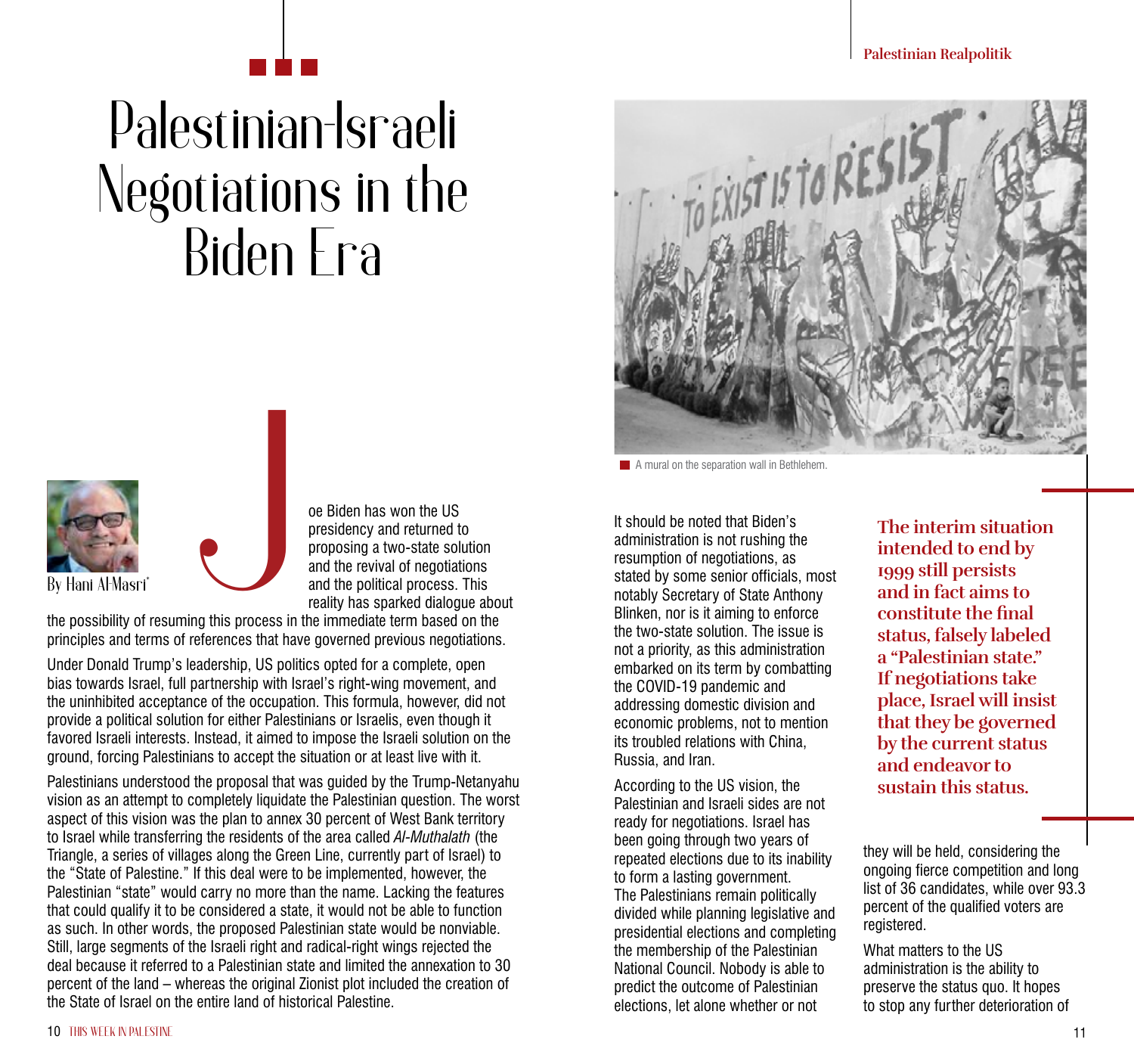

**Palestinians demonstrate in front of Israeli soldiers during a protest in the Israeli-occupied West Bank.** Photo courtesy of *Middle East Eye*.

the situation by preventing either party from taking unilateral steps, until an enabling environment is created. At that time, we can expect negotiations to resume but with the aim to manage rather than solve the conflict. Actually, the gap between the Palestinian and Israeli positions is widening, to the extent that it seems impossible to reach a peace agreement in the near future.

In addition, we should not expect that the Biden administration will place any serious pressure on the Israeli government: It will merely express "concerns" when grave violations of international law are committed, such as land confiscation, settlement expansion, the imposition of the siege, arbitrary arrests, house demolitions, or even cold-blooded extrajudicial killings of innocent Palestinians in front of running cameras. The Biden administration will focus on managing rather than solving the conflict, as can be seen in its choice of not retracting from the previous administration's decision to transfer the US embassy to Jerusalem and overlooking the issue of refugees and their right of return, not to mention the international resolutions that provide for the creation of the State of Palestine – all of which are issues that currently may not be subjected to negotiation, as Israel outright refuses to consider them.

Furthermore, the current administration is delaying the resumption of diplomatic relations with the Palestinian leadership and has not yet reopened PLO offices. No senior-ranking contacts have been initiated with the Palestinian side. Blinken announced that his administration's position toward the Palestinian Authority depends on the latter's position toward "terrorist" organizations. The US administration has also confirmed that any contact with the Palestinian government before or after the elections is conditioned by the Palestinian acceptance of the Quartet conditions – without imposing similar conditions on the Israeli government.

**Future negotiations must consider the lessons learned in previous negotiations when Palestinians made heavy concessions that curtailed their rights and left them without leverage. Recognition of the State of Israel must be matched with the recognition of a State of Palestine rather than merely the right to selfrepresentation.**

To elaborate a bit more: Netanyahu is still the strong man in Israeli politics and the original drafter of Trump's deal and vision. Because it is not possible to implement it entirely or immediately, he will (try to) implement it incrementally. As Israel's right and radical-right parties still enjoy a large majority in the Knesset, they hinder any Israeli decision to resume serious negotiations, not to mention reach a peace agreement.

Despite these conditions, some political initiatives and attempts have been made and others may still emerge, such as President Mahmoud Abbas's proposal to hold an international peace conference, which received broad international acceptance. There are also attempts to reactivate the International Quartet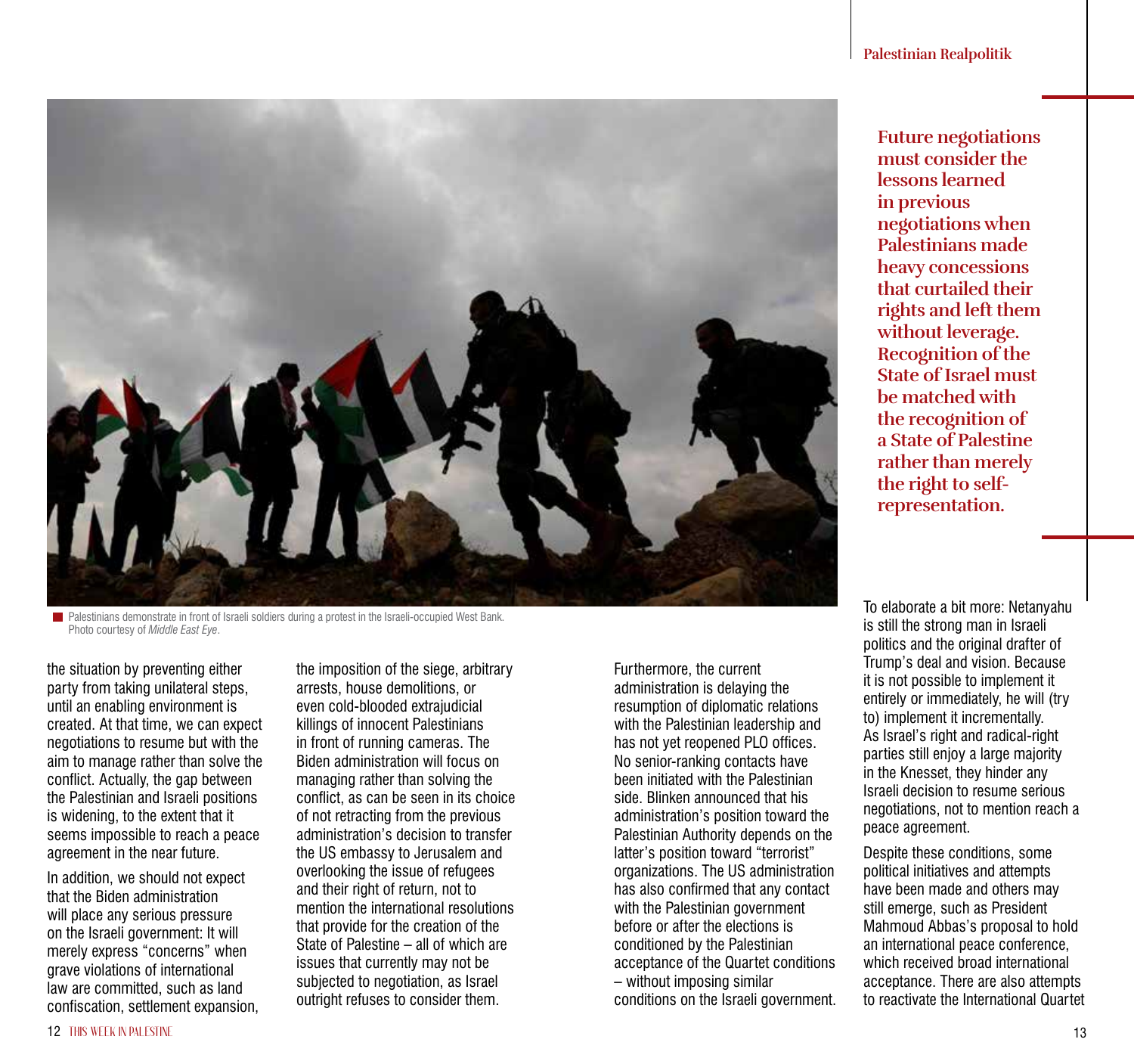

Palestinians gather on June 22, 2020 to stage a protest against Israel's annexation plans in the West Bank. Photo by Issam Rimawi, courtesy of *Middle East Monitor*.

Committee, while China proposed an initiative to resume negotiations, as did Russia and many Arab countries.

14 **THIS WEEK IN PALESTINE** 15 But actually, no realistic vision could seriously predict a resumption of the political track in a manner that would lead to a peace process. The situation is very different now from the peace process without peace that was upheld in order to cover for the occupation's creation of new facts on the ground that aimed to render the one-sided, Israelproposed solution the only practical and possible path. Consequently, unless changes in the regional geopolitical situation and changes in the dynamics of power on the ground take place, there is no political horizon for a serious peace process. We might witness quasinegotiations or shuttle meetings to prepare for negotiations, but if an agreement to resume negotiations in an international conference should be reached, this conference is not likely to be effective. While it might present a platform for the resumption of negotiations that abide

by the Israeli conditions, Israel will not easily accept a resumption of negotiations of final-status issues because it considers that it has already settled these issues, in its own favor, and cannot backtrack. The authority and tasks of the PA may be expanded and perpetuate limited self-rule – further extending the situation that was intended as a five-year interim arrangement by the 1993 Oslo Accords.

Palestinians must therefore prioritize the conceptualization of a global vision that leads to a united strategic

**Palestinian national resolve to continue popular resistance must be activated in order to sow the seeds that will bear fruit during the negotiations.**

leadership with unified national institutions and joint authority, including the PLO on the basis of a full partnership. Such a framework will strengthen the will to continue a multifaceted struggle to change the power balance in Palestine and engage in a serious political process to reach a final status agreement that does negotiate Palestinian rights enshrined in international law and legitimacy. Instead, such negotiations will aim to secure these rights. This goal remains unachievable, however, as long as we lack unity – the achievement of which should be our national priority and necessity.

Any future negotiations should draw lessons from previous ones. The Palestinian side has made many mistakes, most importantly submitting all its cards at the outset, which left it with no cards to play in the actual negotiations. Palestinians recognized Israel's right to live in peace and security, condemned resistance, and retroactively called their struggle for justice terrorism, which left them without any means to fight for their rights and dissolved the infrastructure of their struggle. Approval of the Paris Protocol led to the Palestinian economy becoming dependent on the Israeli economy. All these concessions were made in exchange for Israel's recognition of the PLO as the representative of the Palestinian people and the creation of a self-ruling authority. While this enabled some officials and leaders of PLO factions and their families to return to the West Bank and Gaza Strip, these results in no way match the concessions that Palestinians made. Notably, Israeli concessions failed to include the recognition of any

**Any negotiations must be preceded and accompanied by comprehensive resistance that is a natural right guaranteed by international law.**

Palestinian rights, such as the right of return, equality for our people in the lands occupied in 1948, the right to self-determination, and the establishment of a Palestinian state on pre-1967 borders. In the Oslo game, Israeli negotiators achieved all they wanted from the outset and thus lost interest in conducting any serious negotiations. After all, Israel is the stronger on the ground. It can implement or refrain from implementing any agreement without any repercussions.

Therefore, in any future negotiations, the Palestinian strategy must be based on the refusal to start where previous negotiations ended. Too many mistakes were made. Palestinian agreement on the principle of land swap, for example, was misinterpreted and has been used to seemingly legitimize settler colonial expansion and the annexation of settlement blocks to Israel. Similarly, previous negotiations accepted that an agreed-upon solution should be reached to settle the question of refugees, which provided Israel with the opportunity to veto any decisions on this issue that forms the essence of the Palestinian question. This underlying pattern has drawn many other major and minor concessions